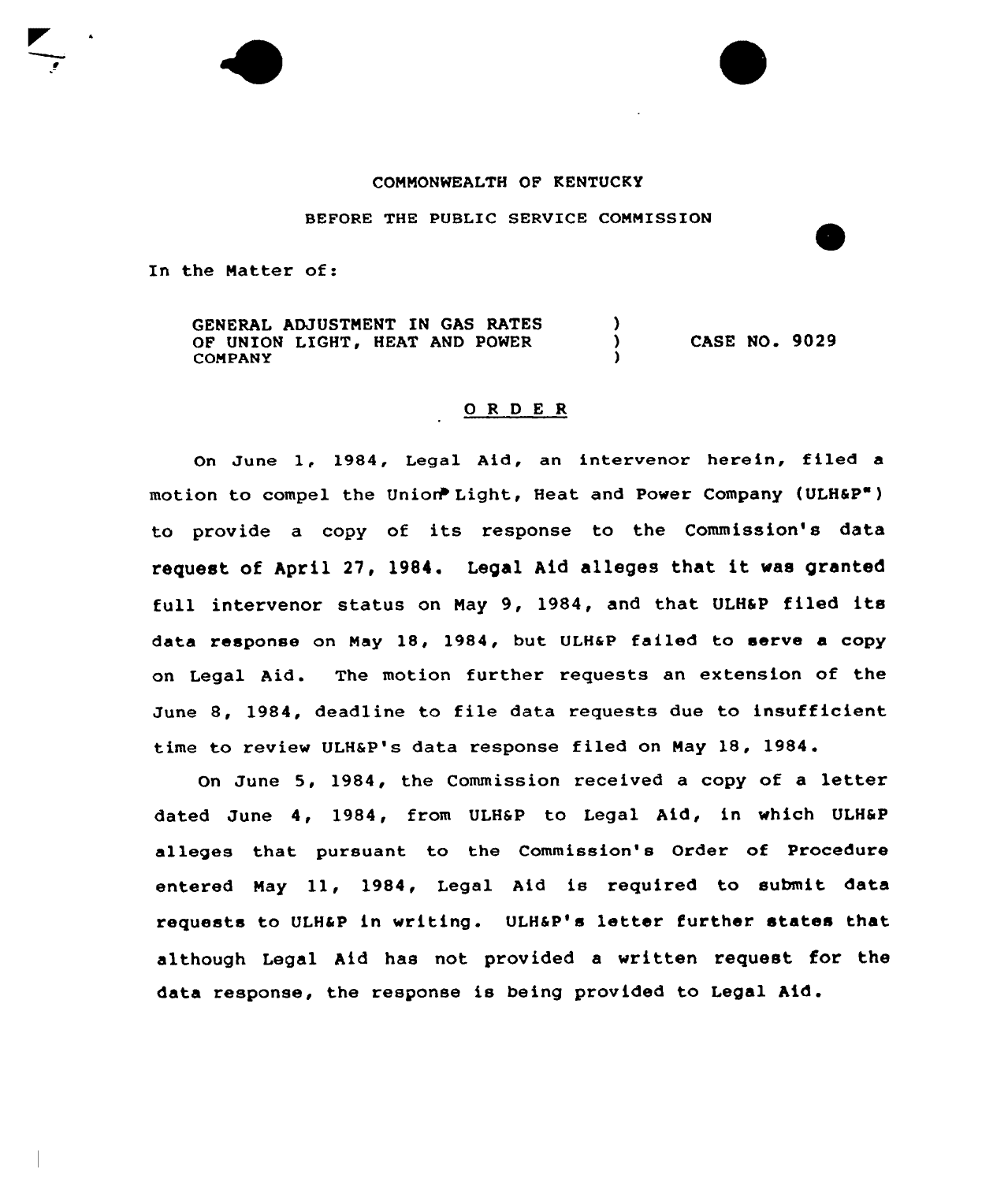

1. Legal Aid was granted full intervenor status by Order entered May 9, 1984.

2. Legal Aid's request to receive a copy of ULH&P's data response of Nay 18, 1984, was not a request for information within the Commission's Order of Procedure entered May ll, 1984, but was a request to be served with a copy of a data response furnished to the Commission.

3. ULHSP's data response, filed on May 18, 1984, should have been served on all parties of record.

4. ULH&P provided Legal Aid with a copy of its data response subsequent to receipt of Legal Aid's motion.

5. Legal Aid's motion fails to )ustify <sup>a</sup> need for <sup>a</sup> substantial extension of the June 8, 1984, deadline for initial data requests.

IT IS THEREFORE ORDERED that Legal Aid's motion be and it hereby is granted to the extent that its deadline for filing initial data requests shall be June ll, 1984.

 $-2-$